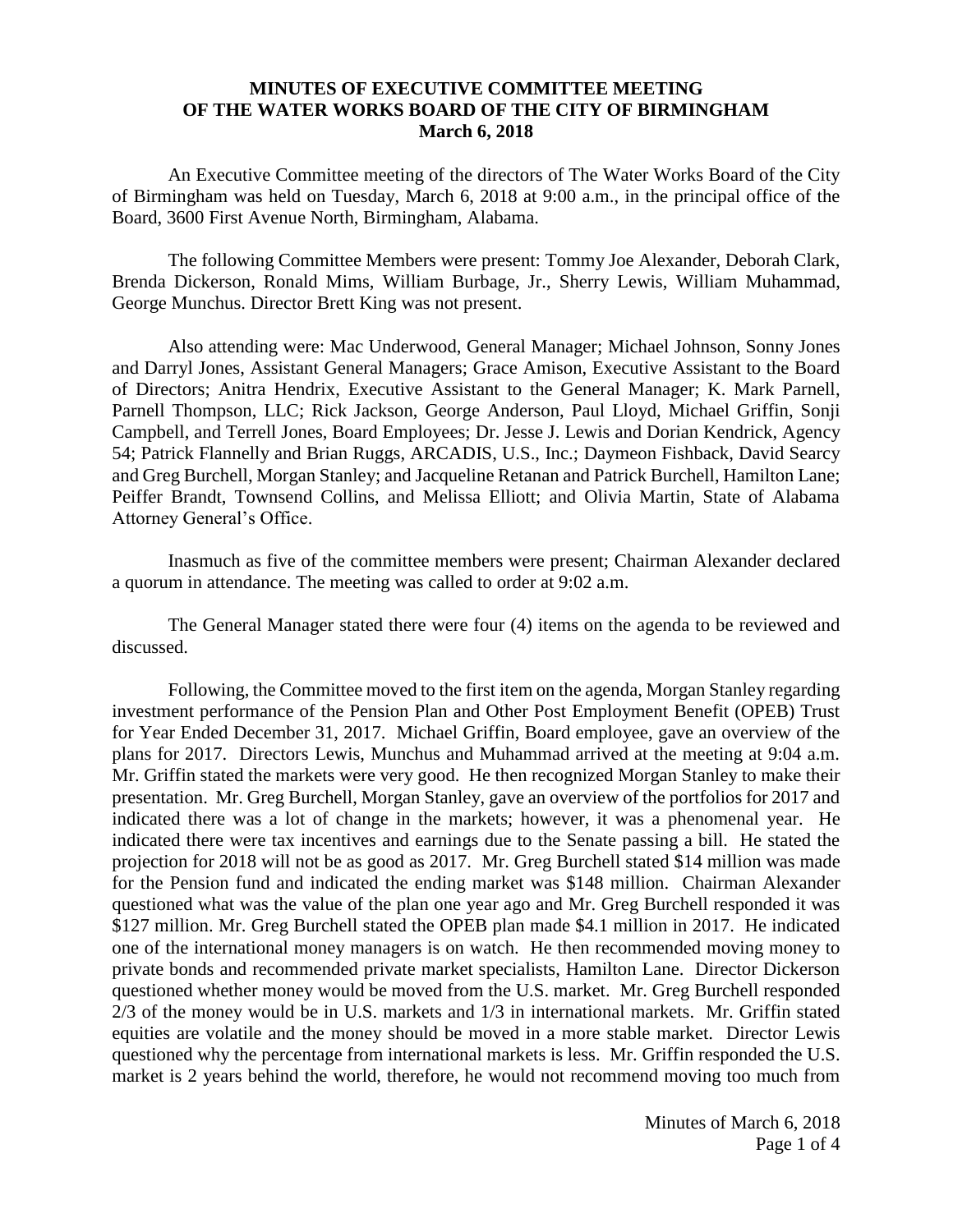international. Chairman Alexander questioned what the tariffs on steel would affect. Mr. Greg Burchell responded they wouldn't have as much impact. Director Lewis questioned how many companies did Morgan Stanley vet besides Hamilton Lane. Mr. Greg Burchell responded one other company was vetted, Grosner. Director Munchus questioned whether Hamilton Lane is familiar with the Board's HUB program and Mr. Greg Burchell responded yes. Director Munchus stated he would need Hamilton Lane's supplier diversity contact person. Director Munchus then questioned the status of Morgan Stanley's contact with Brentwood Capital Partners. Director Lewis left the meeting at 9:18 a.m. Mr. Daymeon Fishback stated he spoke with Calvin Stamps of Brentwood Capital Partners and he indicated Brentwood has not registered with the Securities Exchange Commission (SEC). Director Lewis returned to the meeting at 9:19 a.m.

Next, Mr. Greg Burchell stated Morgan Stanley's due diligence process is comprehensive and they have high standards that they hold money managers to. Director Munchus questioned whether Morgan Stanley ever challenge the SEC's regulations. Mr. Greg Burchell responded no because Morgan Stanley must abide by them. Director Munchus stated the board needs to look at where it is going wrong with supplier diversity. Director Munchus questioned how does Morgan Stanley vet its money managers. Mr. Greg Burchell gave an overview of the vetting process and indicated Morgan Stanley has analysts that examine money managers all the time.

Following, the Committee moved to the second item on the agenda, Request Committee to hear a presentation from Hamilton Lane regarding a proposal to serve as investment manager for the alternative investment allocation of the Pension Plan and OPEB Trust. Mr. Pat Burchell stated Hamilton Lane previously presented to the Committee information regarding private markets fitting into the Board's portfolio. He indicated he met with Calvin Stamps of Brentwood Capital Partners. Director Munchus stated he is interested in a joint venture partnership with Brentwood Capital Partners because he would like to see more diversity. Mr. Pat Burchell stated at this time Brentwood Capital Partners doesn't quite fit into the strategy. He indicated Hamilton Lane was founded by an African American and a woman; he also indicated the top executives at their firm is diverse. Director Munchus indicated he would like to see pictures. Subsequently, Ms. Jacqueline Retanan gave an overview of the private markets. She stated there is a 10-year return for all of the major asset classes with the U.S. equity and Private Credit having a return at 7.6 percent. She indicated private markets hold up well even when the market is bad. Mr. Pat Burchell then gave an overview of private credit performance. Director Lewis questioned how many water systems are considering going into this market. Mr. Pat Burchell responded Hamilton Lane has not spoken to any. Director Munchus questioned whether Hamilton Lane has worked with other water system pension plans and how did they decide on BWWB. Mr. Pat Burchell stated he was not sure of other water system clients of Morgan Stanley; however, Hamilton Lane is currently working on a plan with the City of Birmingham. Assistant General Manager Michael Johnson stated up to 25 percent of the plan can be placed in alternatives according to the Board's investment policy, which ensures the portfolio is diversified. Director Munchus questioned why the Board hadn't explored doing this type of investment earlier. Mr. Michael Johnson stated the plan was doing well with equities. Director Munchus questioned whether this is a good deal for rate payers and Mr. Michael Johnson responded yes. The General Manager stated the more money that is earned by the Pension Plan results in less expenses for the Board. Director Munchus stated he feels this item should be tabled until Brentwood Capital Partners can participate. Mr. Pat Burchell indicated this fund probably won't be around by the time Brentwood Capital Partners has been fully vetted. He indicated the proper due diligence has been performed regarding this investment.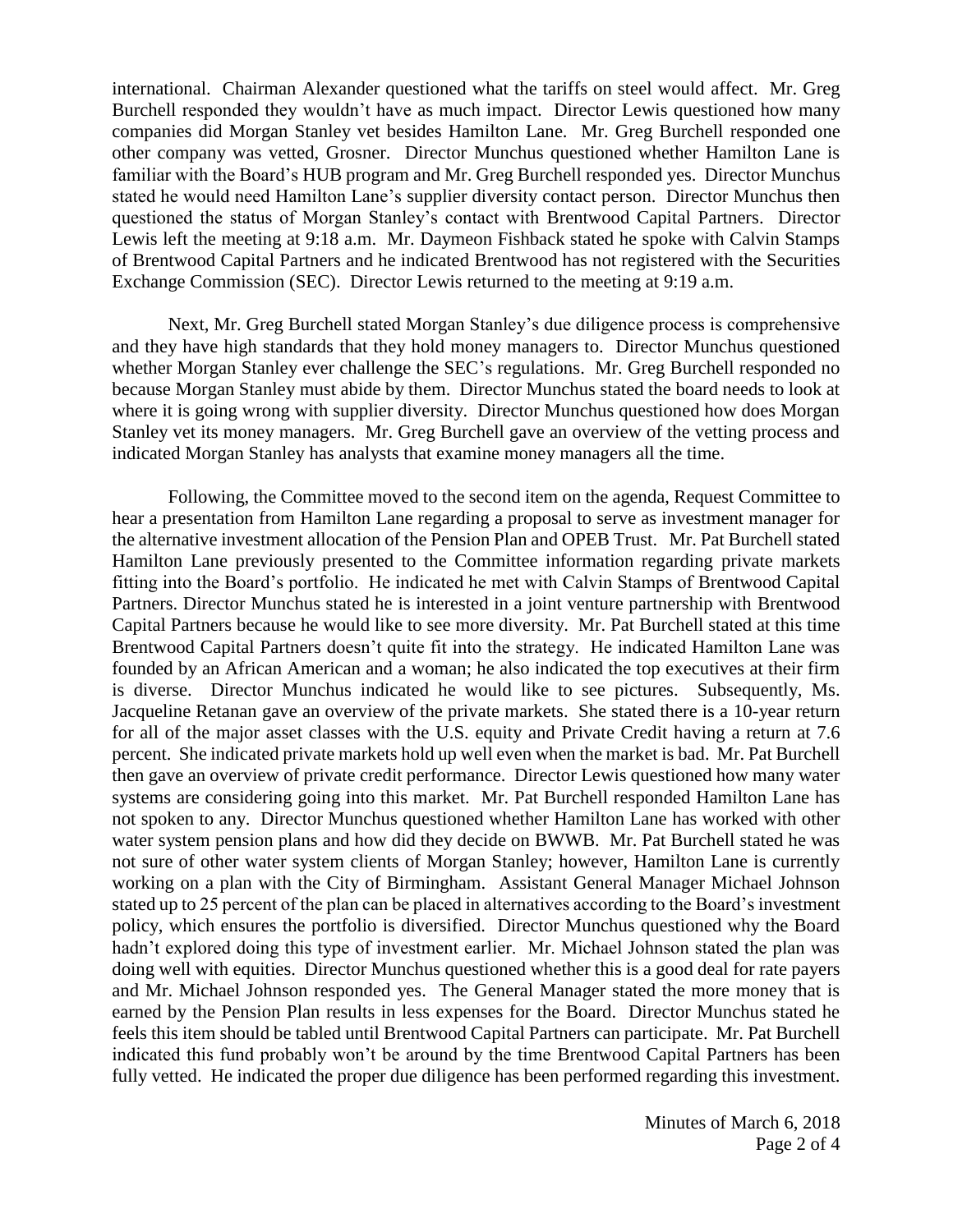The General Manager stated the plan has earned \$14 million and those earnings should not be lost. Chairman Alexander stated he is not in favor of tabling this item. The General Manager stated the Committee would need to approve sending this item to the full board for approval. Director Lewis questioned what are Hamilton Lane's fees. Mr. Pat Burchell stated there is a 1 percent management fee. Director Lewis stated this item should move to the full board and full portfolio be presented. The General Manager stated management would recommend bringing a full agreement before the board for approval. Ms. Retanan stated Hamilton Lane has a portfolio to present to the Board. She stated initial investments can begin in April or May. Director Lewis then made a motion to present this item to the full board and Director Dickerson seconded the motion. The motion passed by a vote of 6, with Directors Alexander, Clark, Dickerson, Lewis, Muhammad and Burbage voting for the motion and Directors Munchus, and Mims abstaining from voting.

Following, the Committee moved to the third item on the agenda, Request Committee to hear a presentation from Raftelis Financial Consultants, Inc. regarding the Cost of Service Study to be completed during FY2018 as approved in the FY2018 Budget. Peiffer Brandt, Raftelis Financial Consultants, gave an overview of the objectives and approach for the study. He stated Raftelis will use the American Water Works Association's (AWWA) M1 manual as a guide. He stated BWWB conducts a Cost of Service Study every 5 years. Director Munchus questioned whether Raftelis is doing any work with Jefferson County and Mr. Brandt responded no. The General Manager added Jefferson County has their own rate consultant. Director Muhammad questioned whether the study would look at the \$3.8 million Jefferson County is losing. Mr. Brandt says the study examines new revenue sources and expenses. Chairman Alexander left the meeting at 10:21 a.m. Mr. Brandt stated the Board must figure out a way to recover \$180 million and then gave an overview of the projected recovery. Chairman Alexander returned to the meeting at 10:23 a.m. Townsend Collins, Raftelis Financial Consultants, gave an overview of the objectives regarding the study and cost allocation. He indicated the goal is to achieve equity and costs are allocated based on facility function. He then gave an example of how some changes in rate structure would impact revenue. Director Mims left the meeting at 10:41 a.m. Director Muhammad questioned the cost to produce 1 ccf of water. Mr. Brandt responded it is not that expensive. Subsequently, Ms. Melissa Elliott, Raftelis Financial Consultants, gave an overview of effective public outreach strategies. She stated every utility faces the issue of pleasing its customers and indicated it is best to be proactive in public outreach. She then suggested the Board hold community open houses during the course this rate study.

As there was no further business before the Committee, a motion to adjourn the meeting was duly made and seconded, and the meeting adjourned at 11:59 a.m.

 $\sqrt{s}/\sqrt{s}$ Mac Underwood **Tommy Joe Alexander** General Manager Chairman/President

 $/s/$ 

Deborah Clark First Vice Chairwoman/First Vice President